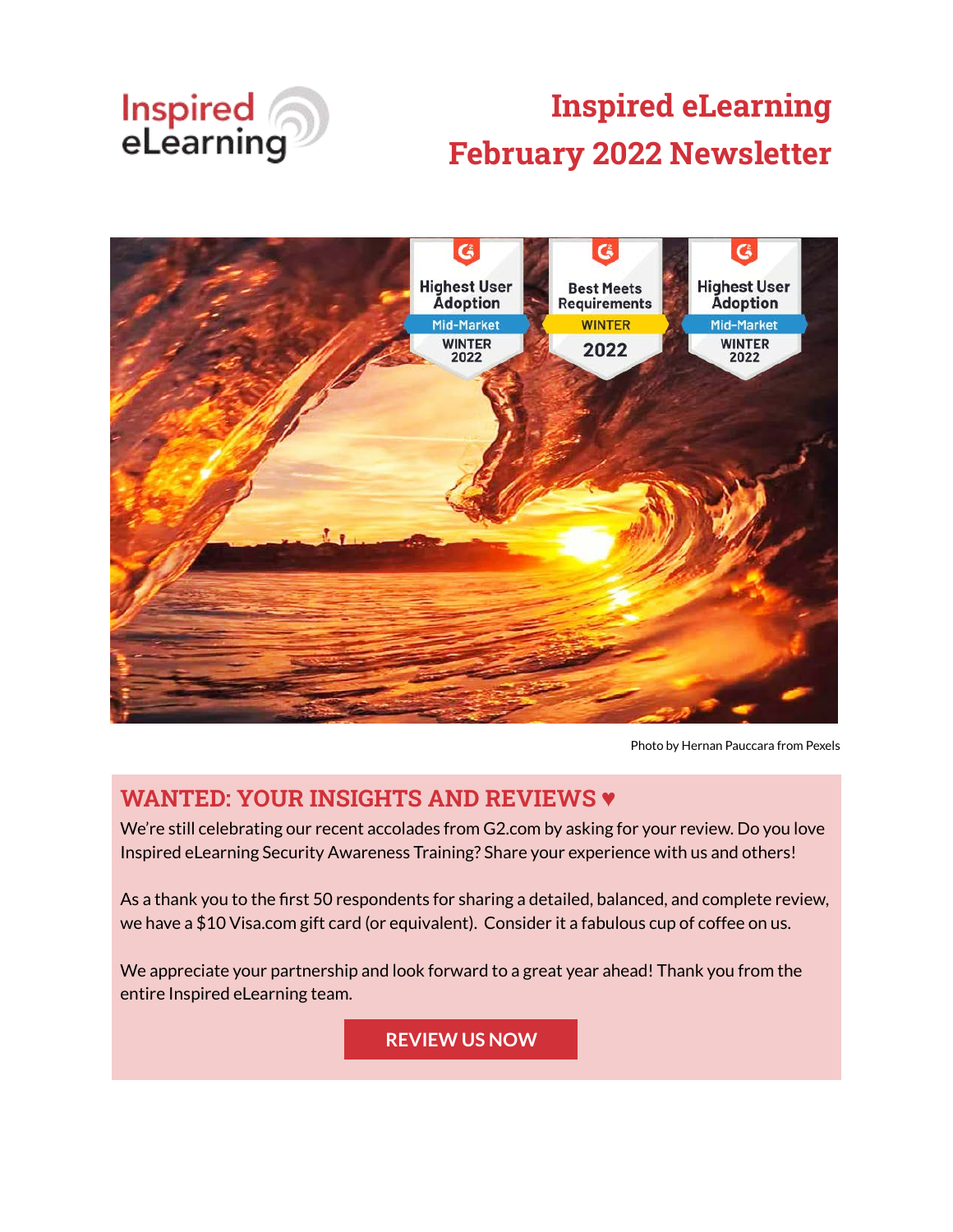

# **8 COMMON NETWORK SECURITY THREATS YOU SHOULD KNOW ABOUT**

#### What Are Network Security Threats?

Whether the goal is money, access, or data, hackers employ various elaborate schemes to take what they want from your business.

Cybersecurity has always been a never-ending battle between security researchers (plus the businesses and individuals they protect) and hackers.

- $\bullet$  There are [over 18 million websites](https://purplesec.us/resources/cyber-security-statistics/) infected with malware each week, ready to infect another network.
- **•** The average cost of a data breach is at an all-time high, reaching  $$4.2$  million for the first time in 17 years.
- The global loss to cybercrime in 2020 amounted to  $$1$  trillion and is expected to continue rising.

Fortunately, you can mitigate the threats causing this enormous loss by implementing security policies for your company and making use of the tools created by security researchers to defend against hackers.

Hackers target everything connected to a network. Your servers, laptops, desktops, mobile devices, even your Internet of Things (IoT) devices. Due to the sheer amount of attempts and variations, it might be hard to keep your personal and company data protected.

However, knowing which threats you need to protect against will help create better security policies that will defend your company from most threats.

Here are some of the most common security threats you need to be aware of today.

#### 1. Computer Viruses

A type of malicious software or malware, viruses are one of the most common threats you face. Viruses hide behind files you've downloaded and spread to devices and networks this way. The most likely entry point for viruses are things you've recently downloaded, such as a malicious attachment, executables downloaded from shady websites, or even content shared on [social](https://inspiredelearning.com/resource/social-media-phishing-ppt/) [media](https://inspiredelearning.com/resource/social-media-phishing-ppt/). It's also possible to spread viruses through malicious URLs.

Viruses can lay dormant on your device and will only launch their attack when you execute the macros it's been hiding in. In other words, the virus will get to work once you open the malicious file that slipped through your antivirus.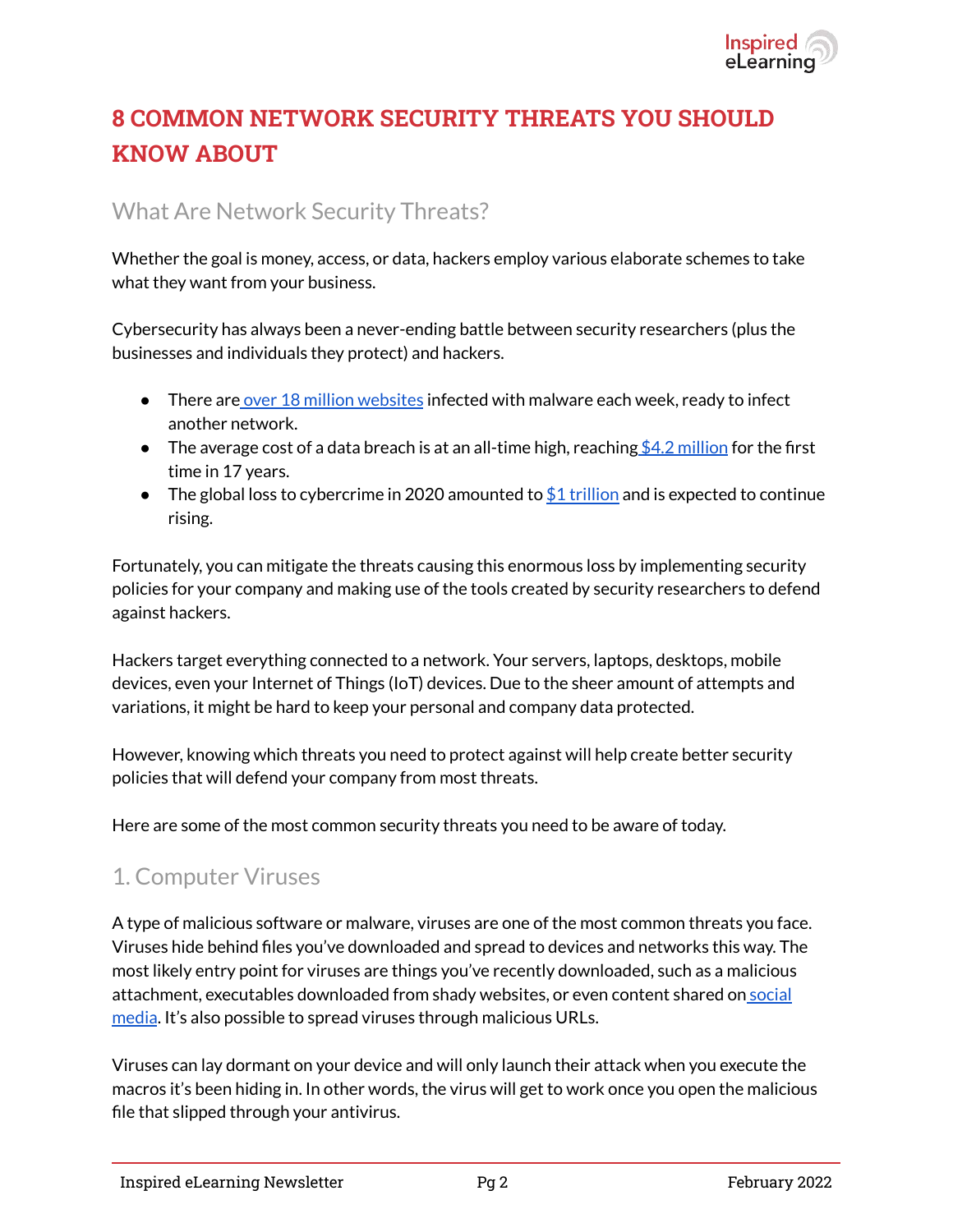

They're an active threat that often focuses on interrupting the operation of your devices and network. For example, they might slow down your devices, act as a keylogger so they can steal your passwords, or even take control of your machines.

### 2. Computer Worms

Although it's the second type of malware on this list, worms aren't talked about very often. Yet, it's one of the most common threats to your network, next to viruses.

Similar to viruses, worms replicate and spread from device to device. However, unlike viruses, worms don't need a host to spread. Viruses need human interaction to activate and spread, but worms can spread through your devices without any help once it's within your device or network. Worms look for a security vulnerability and use that to replicate itself and manipulate your devices.

This makes worms a more dangerous threat than viruses, as they can spread exponentially without you even knowing.

#### 3. Spywares

The last type of malware we mention in this article, spyware is specifically used to get sensitive data. Designed to lay low and stay undetected for as long as possible, spyware is hard to detect and hard to get rid of. The data it targets could be your internet history, login credentials, and even your credit card details.

Besides the three mentioned here, the term malware also covers all sorts of malicious code, including ransomware, fileless malware, bots, and adware.

To start with protecting your devices from malware, get a reliable anti-malware that will detect potentially malicious files and quarantine them before they do any harm. Additionally, educate your employees not to click on suspicious links or attachments so the viruses never had the chance of slipping into your network in the first place.

#### 4. Trojans

Trojans, or trojan horses, are malicious code that hide behind legitimate files to trick users into giving them access to sensitive information. A trojan can't replicate itself, but the damage it yields is big enough that you should be concerned about its presence within your devices.

Trojans are designed to do different things, and there are a lot of types out there, but some common examples include: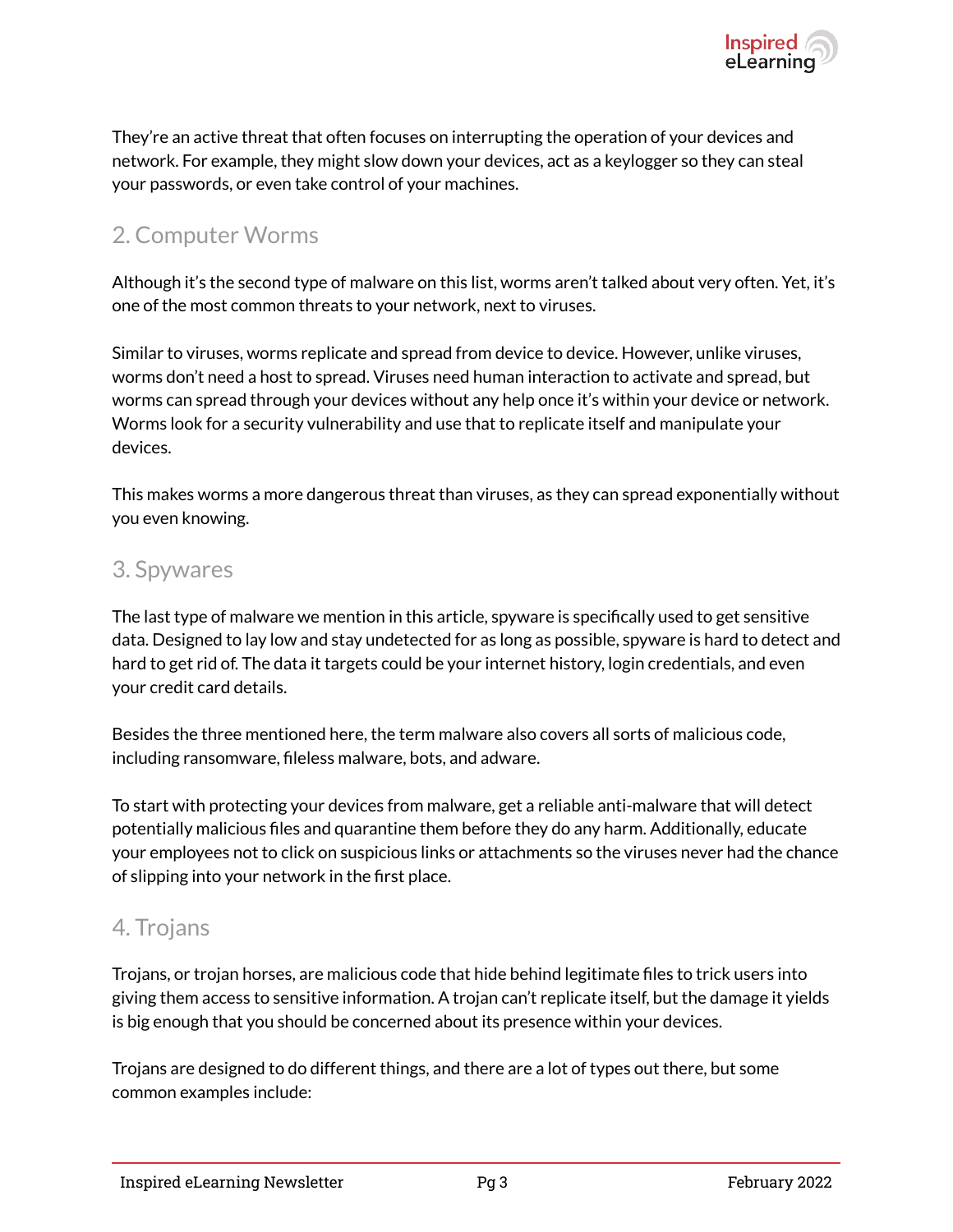

- Backdoor trojan
- **DDoS** trojan
- Infostealer trojan
- Spam trojan
- Gamethief trojan

## 5. DDoS Attacks

Distributed-denial-of-service attacks (DDoS) is a type of attack that aims to flood a server with traffic, taking the server down and making the website or application unusable to genuine users.

A hacker launching a DDoS attack uses a network of malware-infested devices, or a botnet, to overwhelm a server with requests. These devices, called zombies, are usually infected with malware beforehand so that the perpetrator can order the botnet remotely to attack the server when the time comes.

Unlike the other types of attack, a DDoS attack doesn't aim to breach your network. Instead, DDoS attacks are often used when a hacker wants to take down an app or website for a certain reason, such as cyber warfare, hacktivism, or vandalism.

#### 6. Phishing

Phishing is a type of social engineering technique that hackers use to slip malware into the user's network, trick them into giving sensitive data, or manipulate them into giving money.

It's the method cybercriminals turn to at the beginning of an attack, orchestrated or not. Since they need to find a way to get the malware they'll use for the cybercrime into the target's computer networks, they use one of the most vulnerable points in the system: the users.

Although it often happens via email, phishing also happens through calls, SMS, and other messaging apps. Hackers often use phishing to trick a user into clicking a suspicious link, downloading a suspicious attachment, or going to a fake website to fill in their login information.

In addition to setting up email security systems for your organization, you'll also need to train your users on how to identify phishing emails. It sounds easy enough, but some phishing emails have become so sophisticated that even high-level executives with more than adequate training can still be tricked by an experienced fraudster.

Do regular [training sessions](https://inspiredelearning.com/courses/phishing/) with your employees to remind them of the threats they face and level up their identification skills. Additionally, *[phishing simulations](https://inspiredelearning.com/security-awareness/phishproof/)* will keep your users alert when they're browsing their inboxes.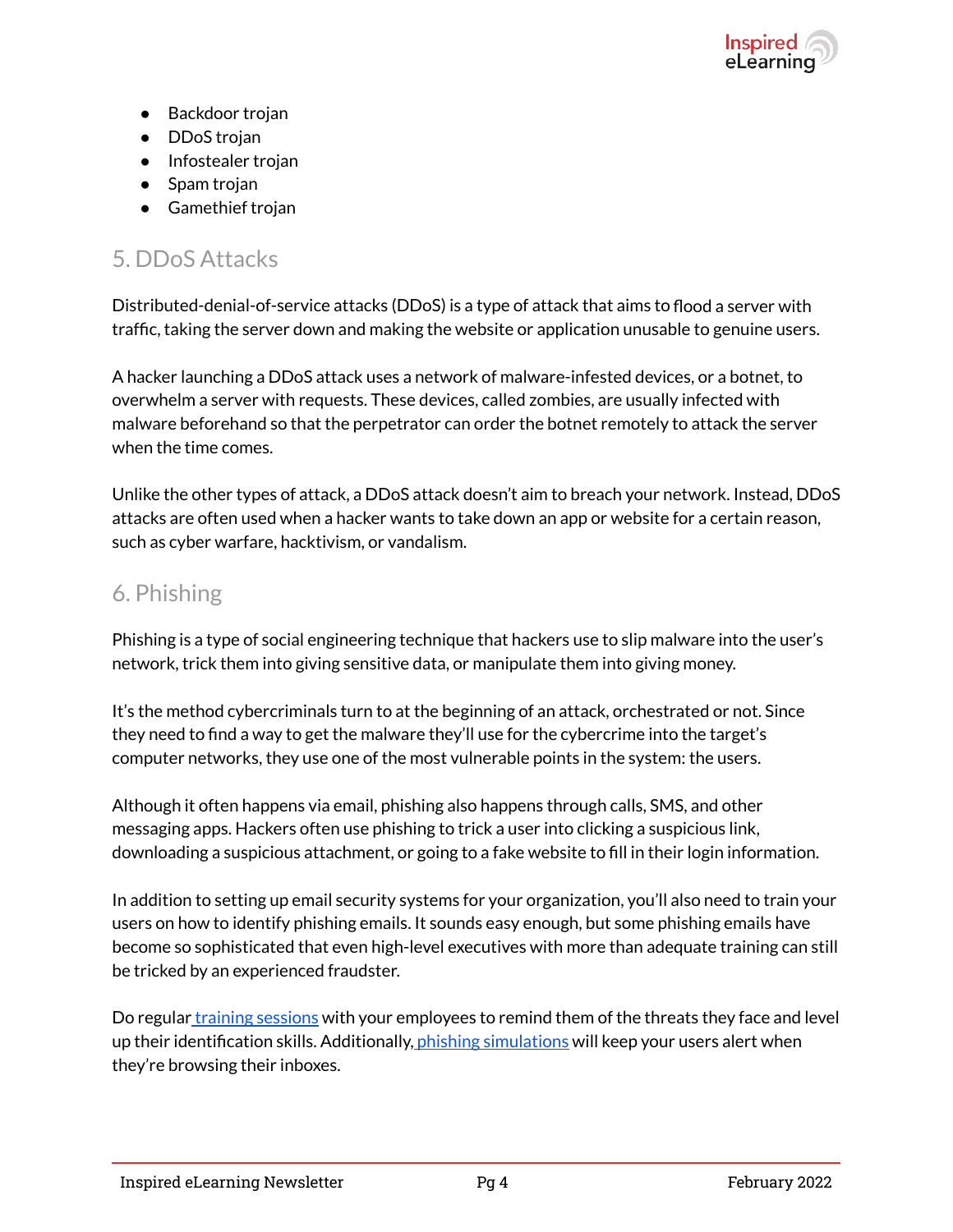# 7. SQL Injection Attacks

SQL, or Structured Query Language, is a coding language programmers use to manage databases. Hackers create malicious code using this language to infiltrate your databases through security vulnerabilities and steal data.

Once attackers get unauthorized access to your database, they can do whatever they want with the database, from just stealing a glance at confidential data, manipulating the databases, or even acquiring administrative access to the database.

Unlike malware, which often uses downloadable files as a host, hackers launching an SQL injection attack make use of SQL commands injected into your data input to affect the execution of predefined commands.

## 8. Man-in-the-middle (MITM) Attacks

Man-in-the-middle attacks happen when an attacker intercepts the channel of communication between two legitimate parties. These two parties might be between a person with another entity or a person with an application.

Either way, the purpose of this type of cyber attack is usually to either eavesdrop on a conversation or to impersonate one of them.

MITM attacks usually happen in two phases: interception and decryption. In interception, the malicious actor targets a poorly secured network, such as public wifi, and looks for security vulnerabilities that will allow them to interfere with the traffic within that network. Once they manage to intercept the traffic, hackers set up their tools between the two targets so they can eavesdrop on the exchange.

Fortunately, most traffic is secured with encryption, such as SSL/TLS. Cybercriminals would need to decrypt the data before they can peek or manipulate the data.

## Cybersecurity Is Always Evolving

Whether you like it or not, cybersecurity is continuously evolving. It's a constant battle between the security analysts who created your defenses and the malicious actors who keep coming up with creative ways to get around these defenses. In the same vein, as hackers develop a new method of attack, security professionals will respond by coming up with a new product to counter these threats.

For example, people used to spring into action without much thought whenever a dubious email asking them to send gift cards to cover an emergency is delivered to their inbox.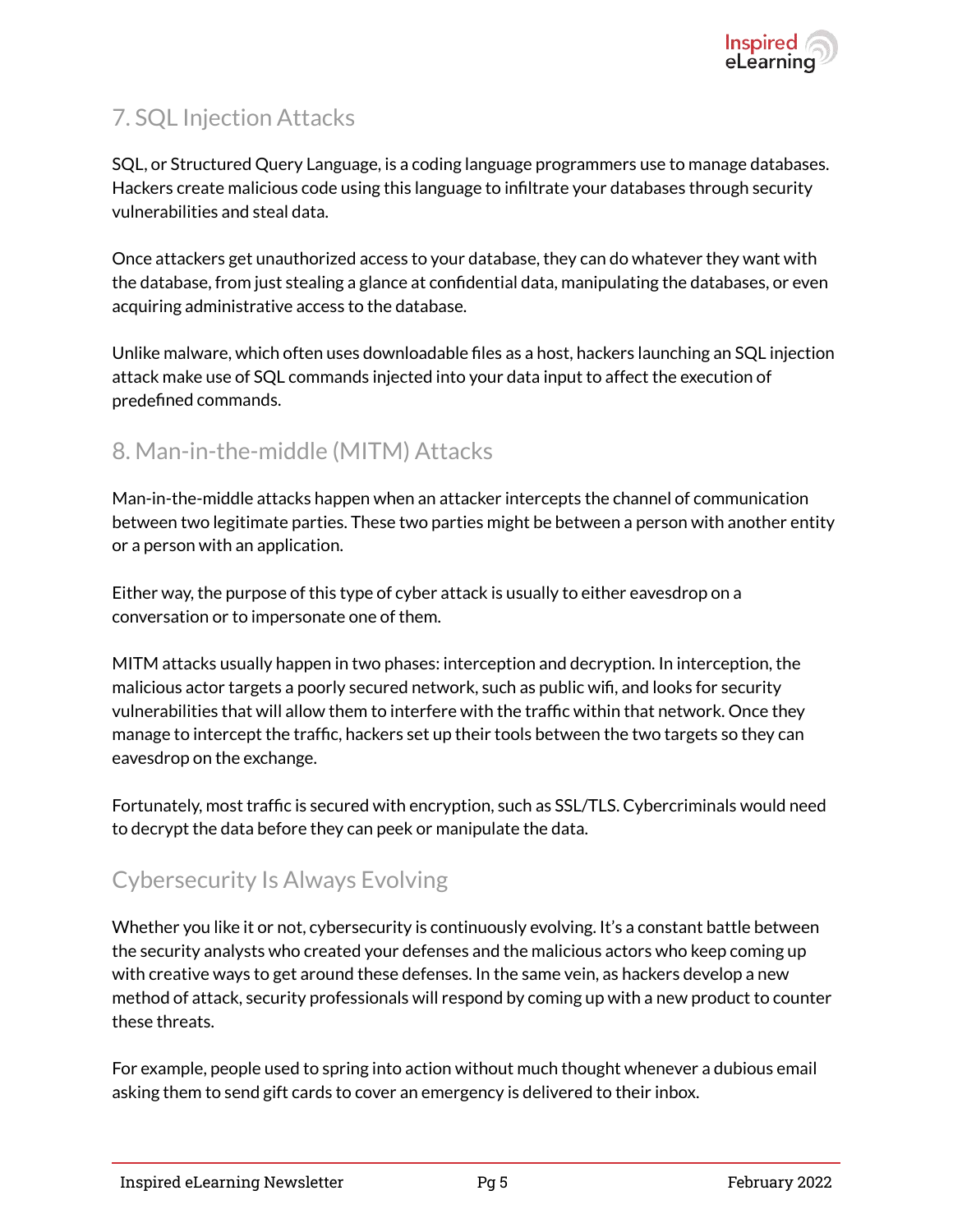

However, as targets get smarter and better at security awareness, they've stopped responding to these emails. In the first place, the spam filtering technology has also gotten better, which means it's highly likely that the phishing email never arrived to their inbox either.

Hackers respond by launching spear-phishing attacks instead, or highly personalized phishing emails that might trick even the savviest user. In return, companies are providing regular security awareness training and [anti-phishing simulations](https://inspiredelearning.com/security-awareness/phishproof/) to make sure that employees are staying alert when facing their inboxes.

#### Learn More About Network Security Threats With Inspired eLearning

This back and forth never ends. Unfortunately as a result, security might be demoted to a second priority for some companies. This opens a window of opportunity for hackers, as they can attack your outdated security systems and knowledge with more advanced tools.

In addition to the ones mentioned in this article, there are also various other threats that are even harder to handle, such as Advanced Persistent Threats (APTs), zero-day malware, and insider threats.

Implementing reliable endpoint security tools and robust security policies will help you fight most of these threats. There are various security solutions available to help you too, such as firewalls, encryption, and authentication protocols.

For complete protection, it's also necessary to educate employees about the threats they face daily.

[Regular security awareness training](https://inspiredelearning.com/security-awareness/) helps you keep up with the current threats you face. Having a regular training program gives you and your employees a guideline on how to protect yourself, even when the threat landscape is changing little by little.

Looking to build a training program that will fit your workforce? Our team can come up with the right mix for your company using our comprehensive training modules.

**This article was originally posted by Inspired eLearning. Read the full article [here.](https://inspiredelearning.com/blog/8-common-network-security-threats-you-should-know-about/)**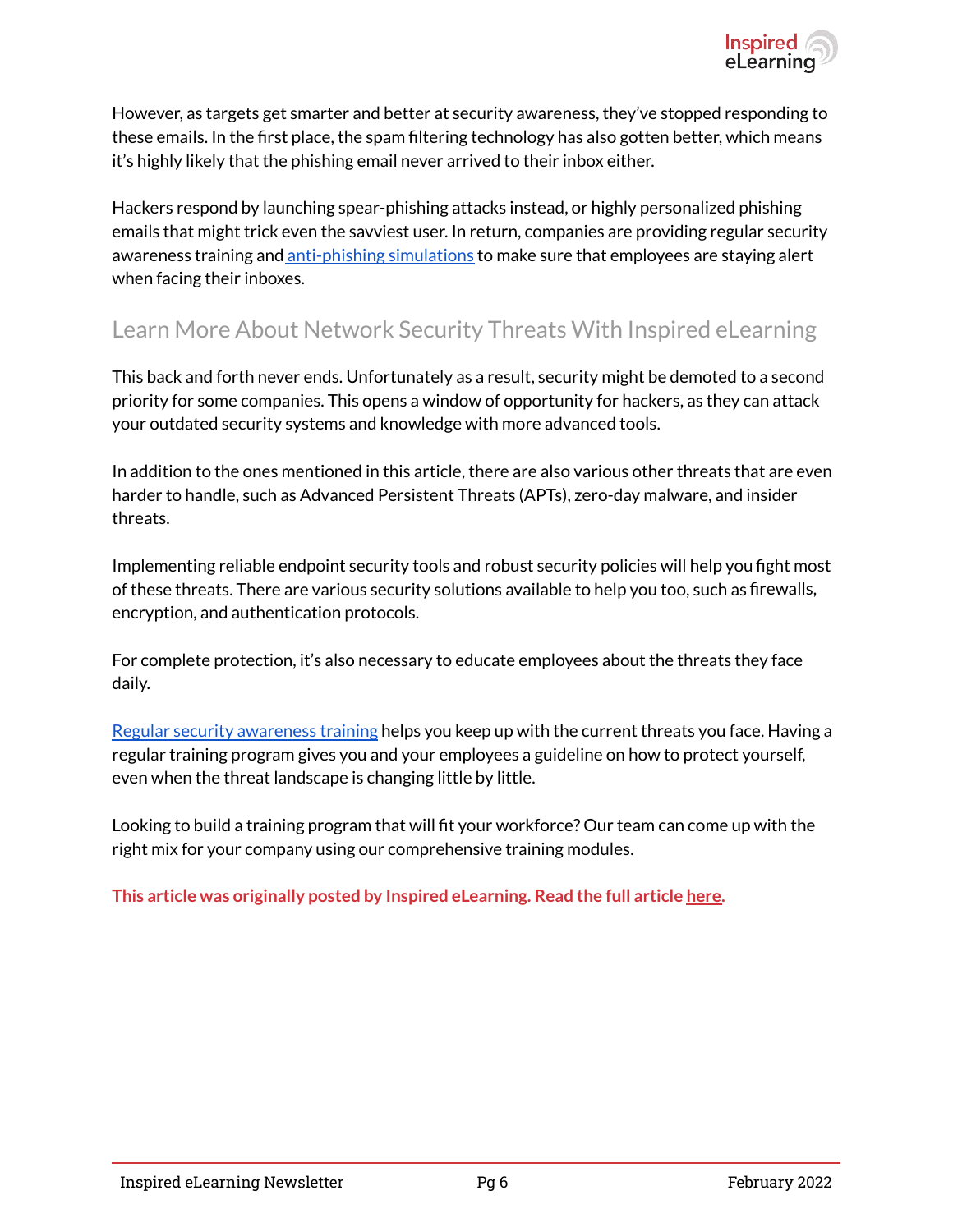

# **JUSTICE DEPARTMENT APPOINTS FIRST DIRECTOR OF NATIONAL CRYPTOCURRENCY ENFORCEMENT TEAM**



The U.S. Department of Justice (DoJ) earlier this week appointed Eun Young Choi to serve as the first Director of the National Cryptocurrency Enforcement Team (NCET) it established last year.

The NCET was [created](https://thehackernews.com/2021/10/us-justice-dept-launches-civil-cyber.html) to tackle the criminal misuse of cryptocurrencies and digital assets," with a focus on illegal activities in virtual currency exchanges, mixing and tumbling services, and money laundering infrastructure actors to fuel cyberattacks and ransomware and extortion schemes.

"The NCET will serve as the focal point for the department's efforts to tackle the growth of crime involving [digital assets and distributed ledger] technologies," [said](https://www.justice.gov/opa/pr/justice-department-announces-first-director-national-cryptocurrency-enforcement-team) Assistant Attorney General Kenneth A. Polite Jr. of the Justice Department's Criminal Division.

Separately, the Federal Bureau of Investigation (FBI) said it's [launching](https://www.youtube.com/watch?v=4FCa_XXykI0) a new effort of its own called the Virtual Asset Exploitation Unit (VAXU) dedicated to tracking and seizing illicit cryptocurrencies as part of a broader endeavor to disrupt international criminal networks.

The Justice Department is also setting up a new International Virtual Currency Initiative to allow for international law enforcement operations to trace blockchain money trails as well as develop regulations and anti-money laundering legislation to root out the abuse of cryptocurrency.

The appointment comes as cybercriminals <u>[laundered \\$8.6 billion](https://blog.chainalysis.com/reports/2022-crypto-crime-report-preview-cryptocurrency-money-laundering/)</u> in cryptocurrencies in 2021, up 30% from 2020, according to blockchain analytics firm Chainalysis. The ill-gotten currencies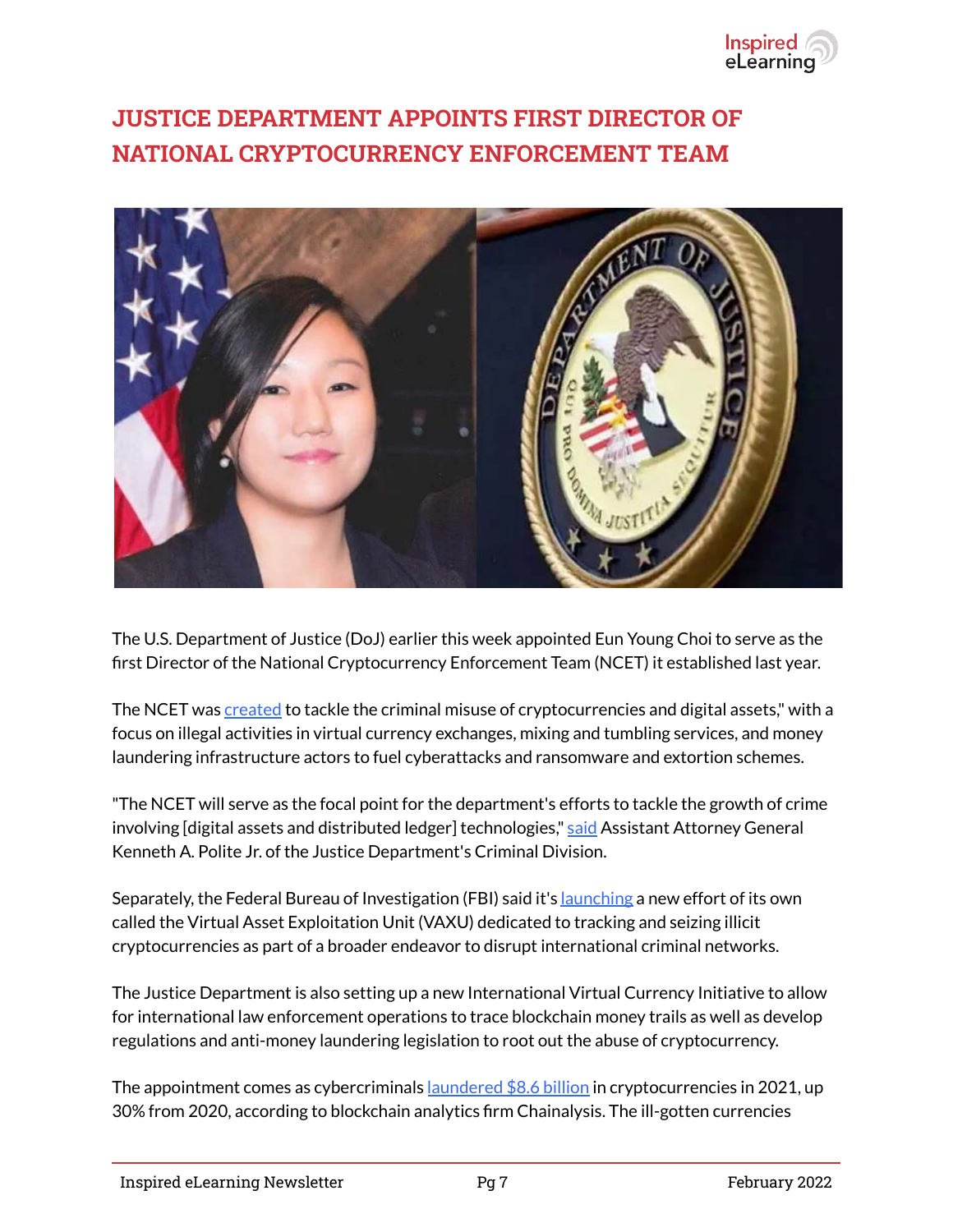

account for crypto-native crimes such as darknet market sales or ransomware attacks in which profits are in digital instead of fiat currencies.

Furthermore, 2021 witnessed a marked increase in criminal balances in 2021, with malicious parties [holding \\$11 billion](https://blog.chainalysis.com/reports/2022-crypto-crime-report-preview-criminal-balances-criminal-whales/) worth of funds with known illicit sources at the end of the year, compared to just \$3 billion at the end of 2020.

On top of that, the North Korean advanced persistent threat (APT) known as Lazarus Group launched at least seven attacks on cryptocurrency platforms that [extracted roughly \\$400 million](https://thehackernews.com/2022/01/north-korean-hackers-stole-millions.html) worth of digital assets in 2021.

That's not all. Russia-linked cybercriminals also set the pace for [ransomware](https://blog.chainalysis.com/reports/2022-crypto-crime-report-preview-ransomware/) and cryptocurrency-based money laundering activity last year, raking in [nearly 74% of ransom](https://blog.chainalysis.com/reports/2022-crypto-crime-report-preview-russia-ransomware-money-laundering/) [payments](https://blog.chainalysis.com/reports/2022-crypto-crime-report-preview-russia-ransomware-money-laundering/) in 2021 — over \$400 million worth of cryptocurrency – through strains "highly likely" affiliated with the country.

"The NCET will play a pivotal role in ensuring that as the technology surrounding digital assets grows and evolves, the department in turn accelerates and expands its efforts to combat their illicit abuse by criminals of all kinds," Director Choi said in a statement.

**This article was originally posted by The Hacker News. Read the full article [here.](https://thehackernews.com/2022/02/justice-department-appoints-first.html)**

# **IF YOU SCANNED THAT QR CODE FROM THE SUPER BOWL (OR ANY QR CODE), THE FBI HAS A WARNING FOR YOU**

QR codes are appearing everywhere--even in Super Bowl ads--but consumers and business owners should know that there are risks. By Jason Aten

The most talked-about ad from the Super Bowl this year was a colorful QR code bouncing around the television screen. If you pointed the camera on your smartphone at it, you were taken to the website for Coinbase, a cryptocurrency exchange. It's a remarkably simple way to generate some viral marketing.

The ad generated so much traffic that it crashed Coinbase's app, which, as I wrote previously, is a bad thing when you're trying to convince people they should trust you with their financial assets. More important, however, is that the QR code seems to finally be making its way to the mainstream.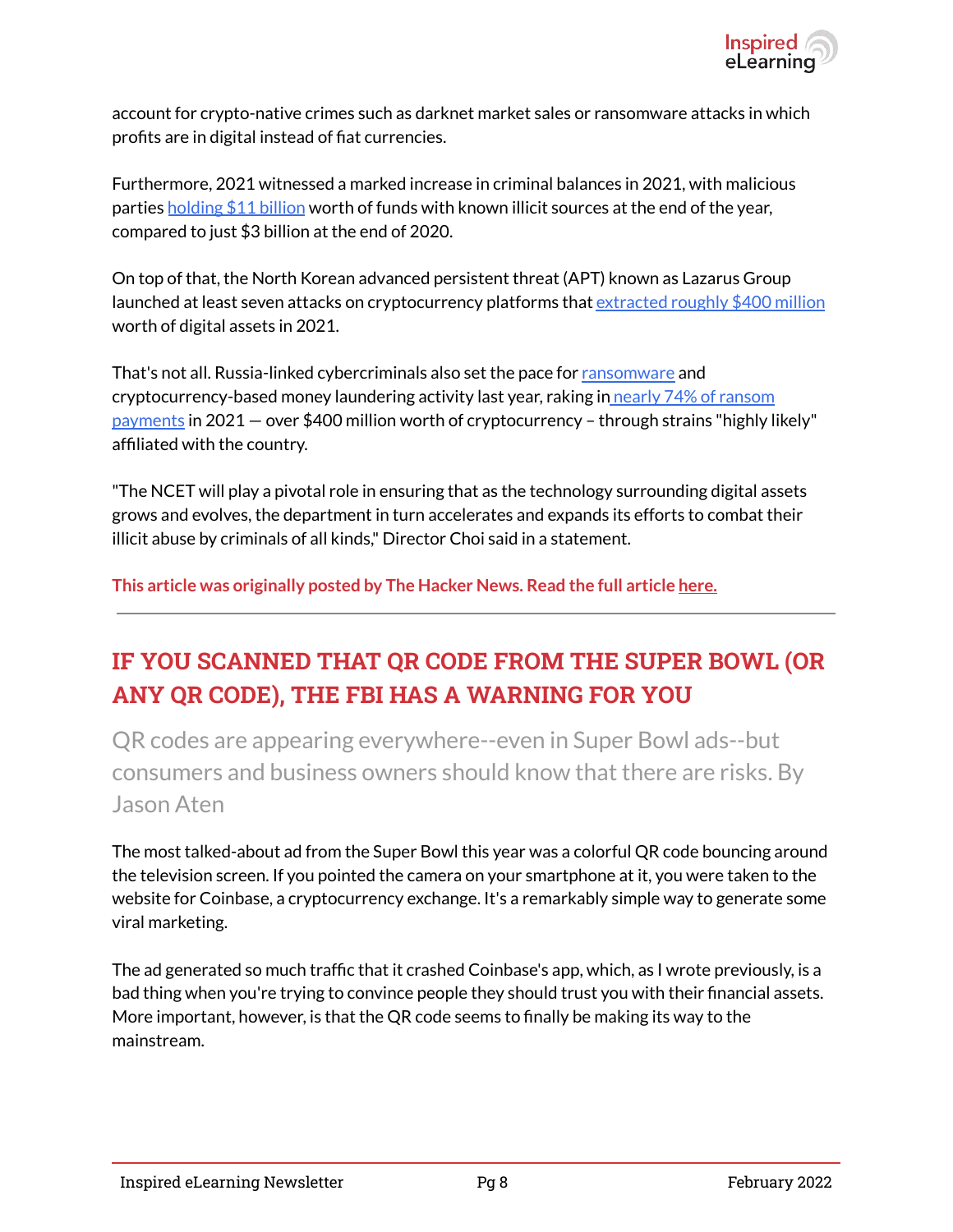



Getty Images

One of the reasons is Covid-19. QR codes are popping up everywhere as a way to direct customers to information without having to hand them a piece of paper or take a chance that they might mistype a URL.

There's a problem, however. Not every QR code is what it seems, and they've become a tool for bad actors. That's why the FBI is warning consumers to be aware any time they scan a QR code and take steps to protect their information. While the FBI's warning isn't specifically in response to the Coinbase ad, there's an important lesson here--not just for consumers, but for business owners, as well.

The beauty of a QR code is that instead of asking someone to remember a website, you simply embed it in the code. When they scan the code, it takes them directly to whatever webpage you want.

So a restaurant can put its menu online, put a sticker with a QR code on the table, and diners can simply scan the code and view the menu on their phone. As businesses tried to figure out how to safely operate during a pandemic, the idea that you wouldn't have to pass menus back and forth between people was very appealing.

QR codes can also be used to facilitate payments. For example, PayPal and Venmo allow users to scan a QR code to send money to each other. As you might imagine, anytime a new technology makes it easier to get people to visit a website, or send money, someone is going to abuse it. That's exactly the warning that the FBI sent last month: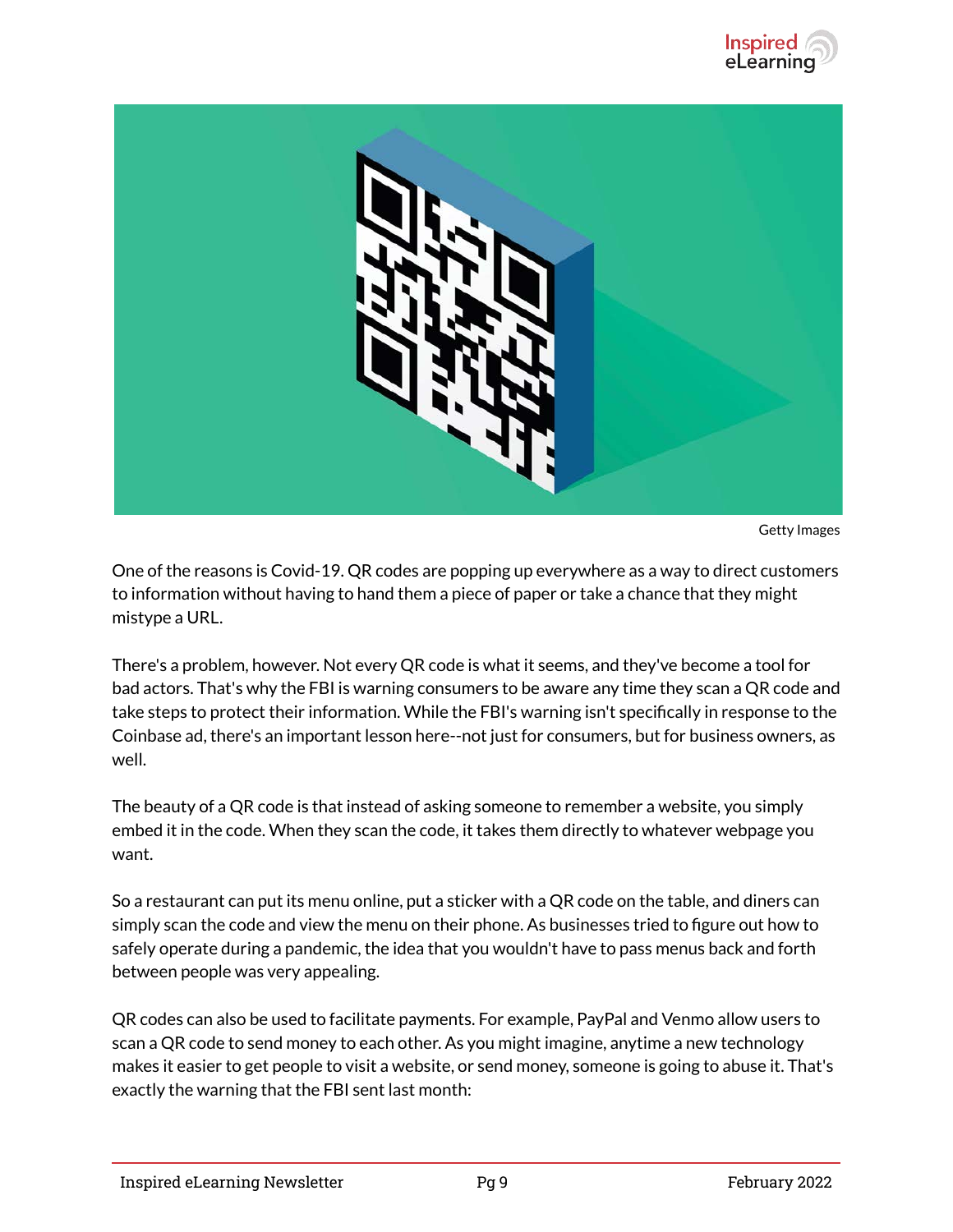

"Cybercriminals are taking advantage of this technology by directing QR code scans to malicious sites to steal victim data, embedding malware to gain access to the victim's device, and redirecting payment for cybercriminal use."

Even though the FBI was talking about QR codes generally, Coinbase's ad was probably the most widely-used QR code ever. Millions of people saw the ad, and a large number of them scanned the code.

The problem is: What happens when a bad actor decides to take advantage of the publicity and send out emails with QR codes telling people they can scan it and take advantage of an "offer"? Because a QR code masks the website you are visiting, it's easier to scam someone into handing over their personal information.

If I made a website at the domain coinbasead.stealyourbitcoin.ru, you're probably not going to type that into a website. On the other hand, if I embed it in a QR code--and send it out in a convincing email--when you scan it, you'll see "coinbasead" and might not pay much attention to the rest of it. It's not hard to make a copycat website designed only to steal your personal information, or your Bitcoin.

The FBI also warns that "malicious QR codes may also contain embedded malware, allowing a criminal to gain access to the victim's mobile device and steal the victim's location, as well as personal and financial information."

This is less of a concern on an iPhone due to the fact that you can't download software to your device from a web browser on iOS. It doesn't mean, however, that a bad actor can't just create an app that runs directly in the browser. On devices where you can download software directly from the internet, like an Android, QR codes could pose an even bigger threat.

Thankfully, there are a few things you can do to protect yourself when scanning QR codes.

First, only scan a QR code from a trusted source. If you visit a restaurant and your server places a table tent with a code on it so you can view the menu, you're probably fine.

On the other hand, if you walk up to an ATM and there's a sticker next to the screen that says, "Make your transaction online using this code and we'll give you \$50," it's probably a scam. In fact, I personally wouldn't ever scan a QR code on a sticker without first asking, to be sure it's legitimate.

Second, when you scan a QR code, make sure that the website you visit is authentic. Check the URL to make sure it's what you expected. Don't ever enter your personal information on a website without verifying that it is official and secure.

Also, if you get an email with a QR code, there's no reason to ever scan it. QR codes are meant for interactions where you can't just click on a link. If the person sending you an email doesn't include the link in the body of the email, that should be a red flag.